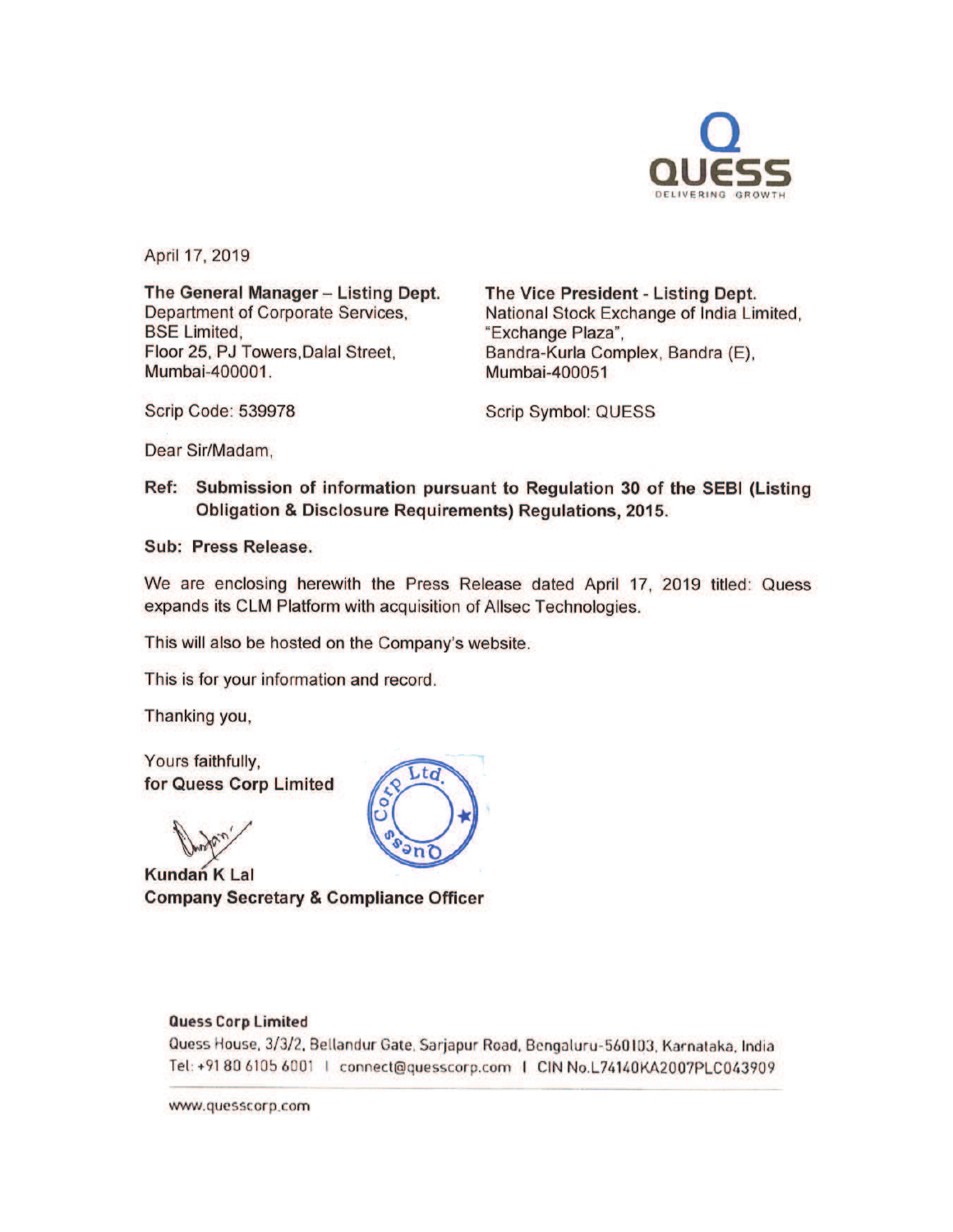

**PRESS RELEASE** 

BSE: 539978 I NSE: QUESS I ISIN: INE615P01015 I CIN: L74140KA2007PLC043909 I WWW.QUESSCORP.COM

# **Quess expands its CLM Platform with acquisition of Allsec Technologies**

### **Allsec gears up for next phase of growth with Quess Corp**

**Bengaluru, India –** 17<sup>th</sup> April 2019: Quess Corp, India's leading Business Services provider, today announced that its subsidiary Conneqt Business Solutions Ltd. (Conneqt) has signed definitive agreements to acquire a majority stake in Allsec Technologies Limited (Allsec). The transaction involves Conneqt purchasing 35.35% from the promoters, 26% from First Carlyle Ventures Mauritius thereby acquiring a majority control of 61.35%. In accordance with SEBI Regulations, Conneqt will make an open offer to the public shareholders of Allsec to purchase up to 26% of shareholding. The transaction is conditional to the fulfillment of customary closing conditions and required statutory approvals.

Allsec Technologies Limited is a global company with considerable expertise in providing business process solutions across various industry verticals. The Company started operations in 2001 and is listed on the National Stock Exchange of India (NSE) and BSE Limited. The Company operates across two segments globally viz., (a) **Human Resources Operation (HRO)** covering HRMS, Statutory Compliances, Payroll Services, Time and Attendance management; (b) **Customer Lifecycle Management (CLM)** which encompasses lead generation, customer retention and relationship management comprising both voice and non-voice processes.

The key strategic rationale for the transaction are as follows:

- 1) **Strengthen Non-Voice services exposure**: Allsec's CLM operations has an equal share of voice and non-voice revenue. Given that Conneqt has significant voice share, the combined entity will have a diversified revenue stream with increased contribution from high margin nonvoice business
- 2) **Diversification of Revenue Stream through an established HRO practice**: Conneqt will get a strong established HRO practice with long tenured client contracts ensuring customer stickiness while providing recurring income stream with significant upside potential
- 3) **International CLM exposure**: The acquisition provides Conneqt with a sizeable international presence which would increase to ~20% from the existing ~5% while servicing reputed clients roster in the IT and Retail sector
- 4) **Delivery centres in Philippines and US:** The existing delivery centre in Philippines will help acquire more voice contracts from the US. Also, US operations and sales presence will help accelerate International revenue for Conneqt
- 5) **Value Accretion:** Acquired entity will be accretive in terms of EBITDA Margins of ~19%, EBITDA to OCF conversions of ~87% and ROCE of ~32% based on FY18 figures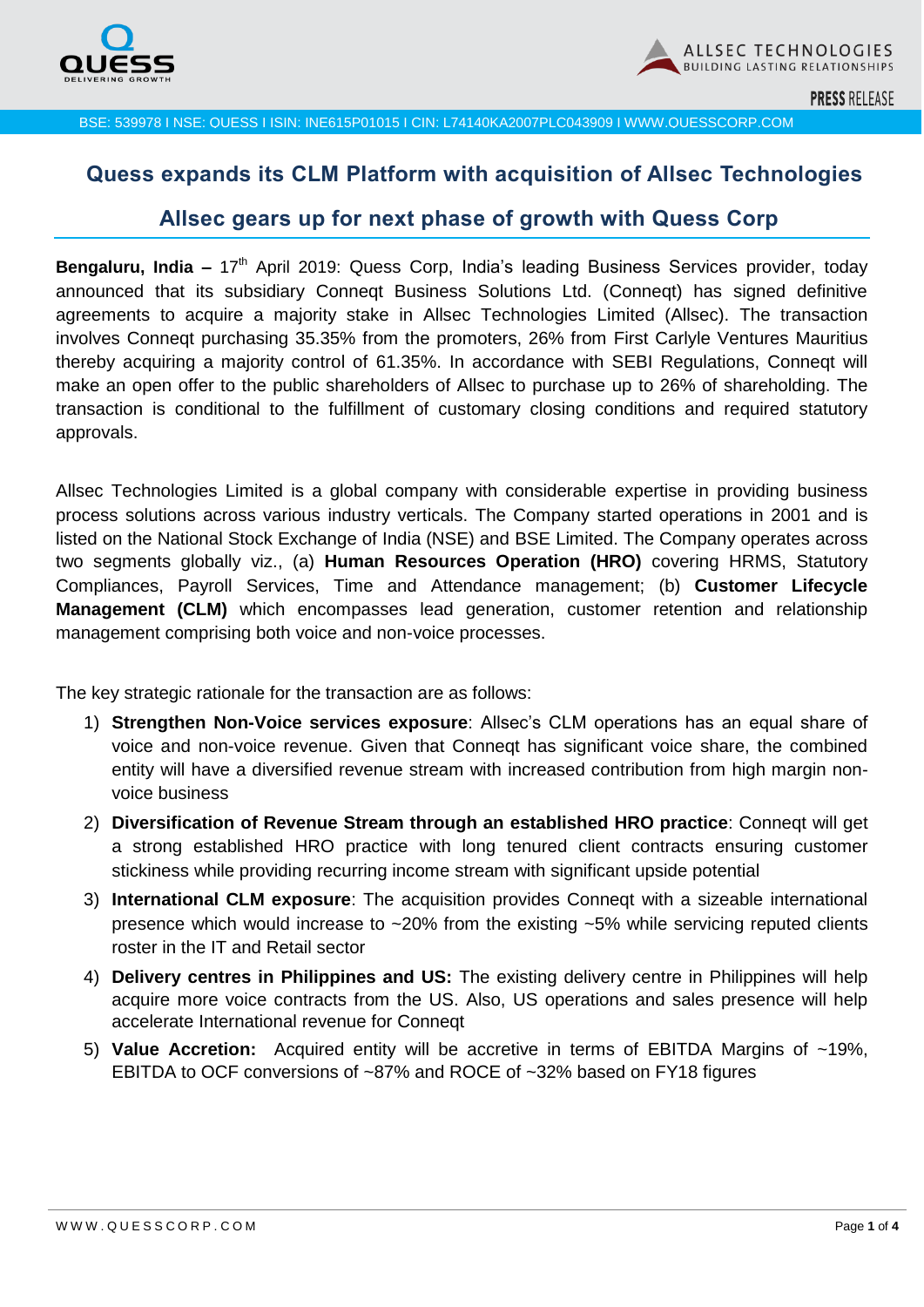**Mr. Ajit Isaac, Chairman & Managing Director of Quess Corp, said,** *"This acquisition underlines Quess' ability to quickly build scaled global business platforms. Through this transaction, we now have the opportunity to leverage Allsec's global presence as well as their deep domain expertise in the HRO business to further deepen client relationships to drive growth and profitability for both Conneqt and Allsec. Apart from the business synergies, the transaction will be accretive to both Conneqt and Quess from Margins, Cash flow conversion as well as RoCE perspective thereby creating long term value for our shareholders."*

**Mr. Adi Saravanan, Founder & President of Allsec Technologies, said, "***Allsec is excited to be a part of a revolutionary journey that has come at a time when we are seeing tremendous potential in the industry. The need of the hour is advanced, digital technology that can deliver true business value by adapting to ever changing customer needs. Our experience in the contact centre business for over 18 years, and across diverse geographies, has culminated in this momentous relationship with Quess. We are confident that now is the right time to expand to larger international markets, particularly in the US, and become a frontrunner in driving business value at a time of rapid transformation. With Allsec's long-standing experience, and Quess' presence across global markets, we believe that there is immense synergy between the two teams to set a new standard in Client Lifecycle Management delivery. We are excited about this relationship, and it is a great start to the year.*"

**Mr. Jagadish Ramamoorthi, Co-founder and CEO of Allsec Technologies, further added,** "*In the last 18 years, Allsec has grown to become one of the country's most reputed business process outsourcing providers. Conneqt and the Quess group with their industry leading capabilities in the business process outsourcing will bring the needed synergy that resonates well with our global vision. We are confident that this transaction will enable Allsec to nurture its core capabilities and deliver significant value to its customers, employees and shareholders in newer markets. The existing businesses are growing with a strong momentum and we believe this new engagement will keep the company and its shareholders in good stead."* 

### **Advisor**

Axis Capital acted as a financial advisor to Quess Corp Limited.

## **About Quess Corp**

Quess Corp Limited (BSE: 539978, NSE: QUESS), is India's leading business services provider. At Quess, we excel in helping large and emerging companies manage their non-core activities by leveraging our integrated service offerings across industries and geographies which provides significant operational efficiencies to our clients. Quess has a team of over 300,000 employees across India, North America, and Middle East & SE Asia. Quess serves over 1,900+ clients worldwide across three platforms – Workforce Management, Asset Management and Technology Solutions. Established in 2007, Quess is headquartered in Bengaluru, India and has a market cap of  $\sim$  USD 1.6 Bn as on March 31, 2019.

*For further details on Quess Corp Ltd., please visit: [www.quesscorp.com.](http://www.quesscorp.com/)*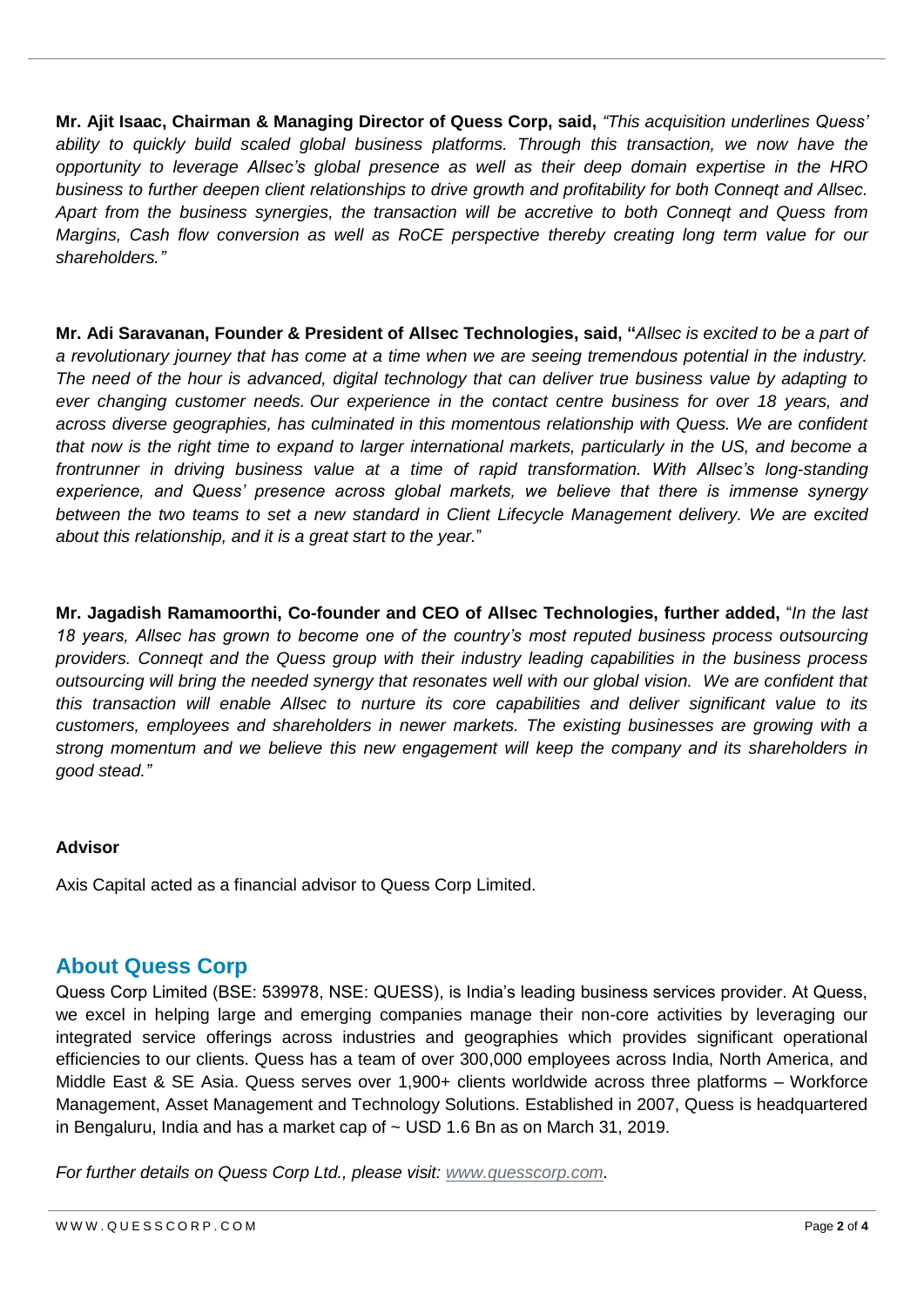## **About Conneqt:**

Conneqt Business Solutions Ltd. (CBSL) (formerly known as Tata Business Support Services) is a subsidiary of Quess Corp Limited engaged in the business of Business Process Outsourcing services including contact Center Services. It also provides Back office solutions for application processing, operations and banking, collection, legal remedial, and finance and accounting services. CBSL has over 110 clients across Telecom & Media, Retail, Manufacturing and BFSI industries across India, North America & Europe. The company provides 36 multilingual services in 24 Indian and 12 global languages with 29 Delivery centers across over 400 locations and has over 30,000 associates.

For further details, please visit: [Conneqt](http://www.conneqtcorp.com./)

## **About Allsec Technologies Limited:**

Allsec Technologies Limited (BSE: 532633, NSE: [ALLSEC\)](https://www.allsectech.com/), headquartered in Chennai has been a pioneer in the HRO space and is today the second largest Payroll Service Provider in India. Founded in 1998, Allsec has emerged as a global brand, offering high-end business process solutions across key industry verticals in 40 countries. With  $\sim 3,500$  employees across India, UK, Philippines and the US, Allsec processes about 6 lakh pay slips each month for over 180 legal entities around the world. Over the years, the company has built lasting relations with customers in the areas of Human Resource Management System (HRMS), Business Expenses Management, and HR Compliance. Allsec's unique *SmartHR* and *SmartPay* platforms are designed to address the complex challenges in today's HR environment, and the company has integrated the latest in tech – Robotic Process Automation (RPA), Smart Analytics, Chatbots and Mobility for enhanced employee engagement.

For further details, please visit: [ALLSEC](https://www.allsectech.com/)

For more information, please contact:

#### **For Quess Corp Limited**

**Investor / Analyst contact:** Media Contact:

**Sangram Keshari Mallick** *Investor Relations*  $\boxtimes$  [sangram.mallick@quesscorp.com](mailto:sangram.mallick@quesscorp.com)  $(D + 918061056417)$ 

**Girish H.M**  *Vice President – Marketing & Communications*  $\boxtimes$ qirish.m@quesscorp.com  $(D + 91, 80, 61056019)$ 

#### **For Allsec Technologies Limited**

#### **Media Contacts:**

**Deepa Vejaysarathy** - 20:20 MSL, +91 9094021254

**Sulaiman** - 20:20 MSL, +91 9710055505